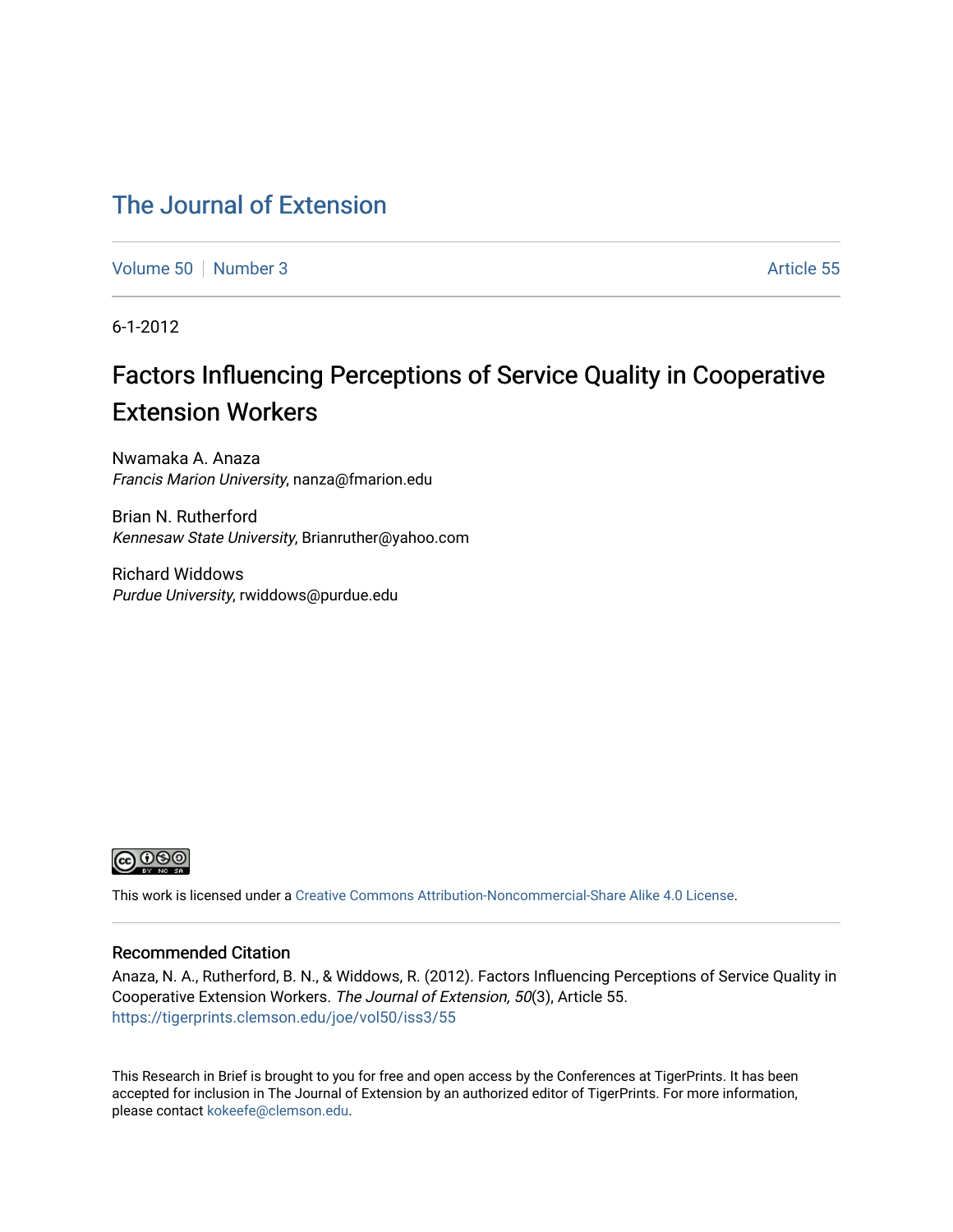

**June 2012 Volume 50 Number 3 Article Number 3RIB3**

[Return to Current Issue](http://www.joe.org/joe/2012june/)

# **Factors Influencing Perceptions of Service Quality in Cooperative Extension Workers**

#### **Nwamaka A. Anaza**

Assistant Professor of Marketing School of Business Francis Marion University Florence, South Carolina [nanaza@fmarion.edu](mailto:nanaza@fmarion.edu)

#### **Brian N. Rutherford**

Assistant Professor Marketing and Professional Sales Kennesaw State University Kennesaw, Georgia [brianruther@yahoo.com](mailto:brianruther@yahoo.com)

#### **Richard Widdows**

Professor Emeritus College of Health and Human Sciences Purdue University West Lafayette, Indiana [rwiddows@purdue.edu](mailto:rwiddows@purdue.edu)

*Abstract: The authors examined the direct and indirect impact of empowerment on service quality as perceived by Extension staff. Using a sample 283 respondents, the results revealed that along with empowerment, constructs such as job satisfaction and organizational identification positively affected service quality. Undoubtedly, each of these variables contributes in explaining how employees perceive their service performance, together with elements of customer orientation.*

# **Introduction**

The study reported here examined the impact of empowerment in motivating desirable workplace outcomes that ultimately foster service quality in an Extension setting. Researchers in the organizational behavior field have referred to empowerment as the critical response to sluggish employee performance and service delivery (Liden, Wayne, & Sparrowe, 2000). At the same time, an emerging trend in the service literature is the impact of employee empowerment on service quality (Seibert, Silver, & Randolph, 2004).

Within the past two decades, the scope and size of services provided by the Cooperative Extension System has witnessed immense growth (Joint Task Force on Managing the Changing Portfolio of the CES, 2006). Today, their presence is felt in almost all service sectors of the economy, including the health, education and technology field (United States Department of Agriculture, 2010). Evidence of this rapid growth has been accompanied by the constant need to improve service quality (Galindo-Gonzalez & Israel, 2010).

The reasoning that empowerment practices will increase job satisfaction and promote a sense of workplace belongingness was employed as the basis for the study (Figure 1). The extent to which such factors contribute to perceptions of service quality among a sample of Extension workers is examined, and appropriate lessons are drawn.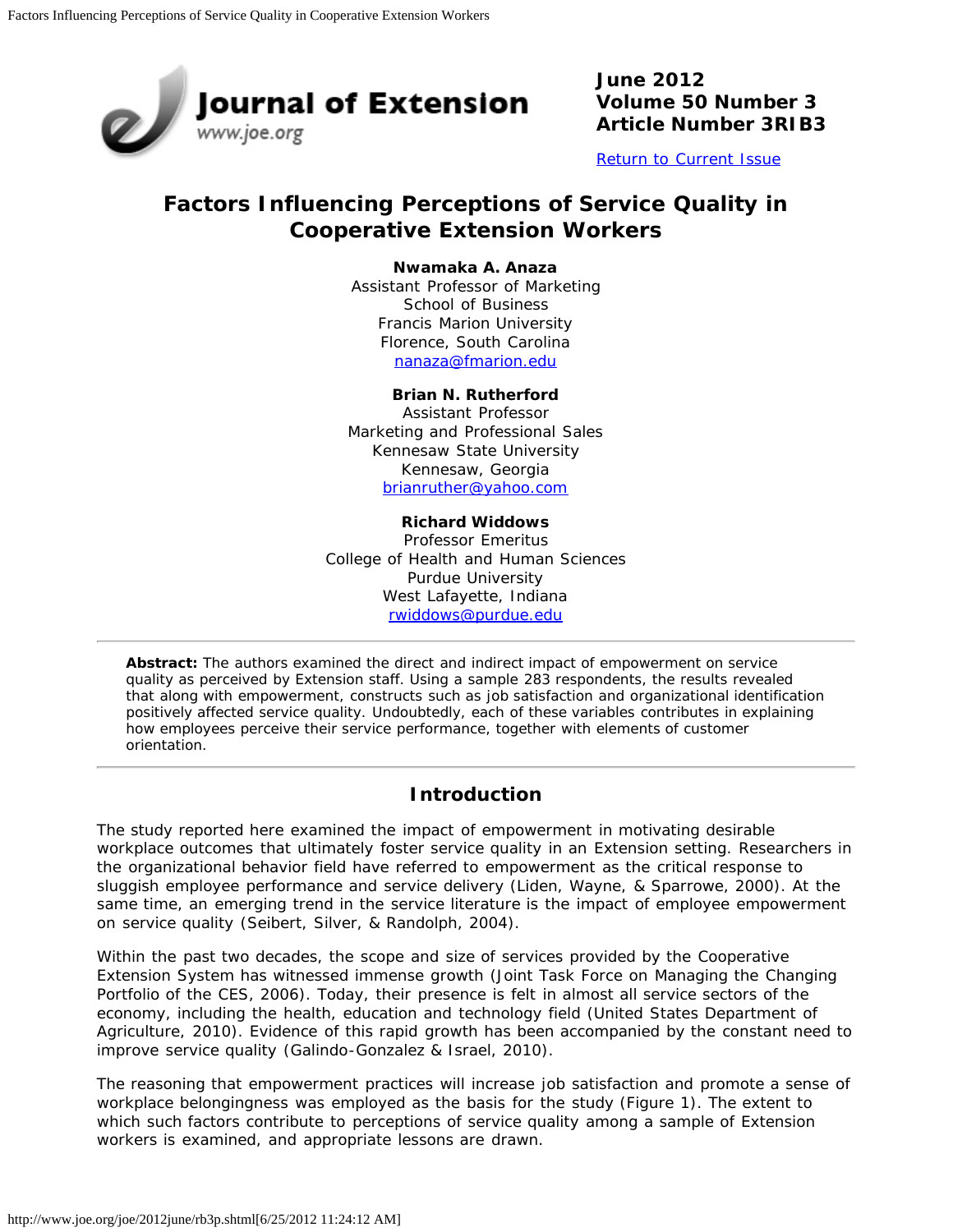**Figure 1.** Proposed Model



# **Hypotheses Development**

#### **Empowerment**

Hailed as the blueprint for employee initiative, empowerment entails "a practice, or set of practices involving the delegation of responsibility down the hierarchy so as to give employees increased decision-making authority in respect to the execution of their primary work tasks" (Leach, Wall, & Jackson 2003, p. 28). Researchers argue that the benefits of establishing empowerment practices in organizations breeds desirable employee behaviors and attitudes that ultimately enhance performance. Proponents for empowerment claim that employees who feel empowered at work are more likely to exhibit positive reactions to their job, such as increased identification (Liden et al., 2000; Spreitzer, Kizilos, & Nason, 1997). Here, identification is labeled as organizational identification (OI). OI is recognizable when employees share central, enduring, and distinctive belief systems with their place of employment (Mael & Ashforth, 1992). With the exception of Torppa and Smith (2009), the notion of OI is rarely talked about within Extension, although many of their offices benefit from having employees who strongly identify with the organization. Moreover, Liden et al. (2000) have noted that employee empowerment positively impacts a person's level of attachment to his/her firm. Thus the following is hypothesized:

*Hypothesis 1*: Empowerment will positively impact OI.

#### **Job Satisfaction**

The notion of job satisfaction (JS) continues to render itself illusive within Extension. In an attempt to predict JS, we advance past empirical research findings that support the fact that empowerment contributes immensely to how satisfied an individual is with his or her job (Liden et al., 2000). Thus the following is proposed:

*Hypothesis 2:* Empowerment will positively impact JS*.*

As mentioned earlier, OI is strong in many Extension offices. Congruent to this fact, several scholars have noted that OI may be in part responsible for stronger levels of JS (Tidwell, 2005). However, this is yet to be established within an Extension setting. Thus the following is proposed: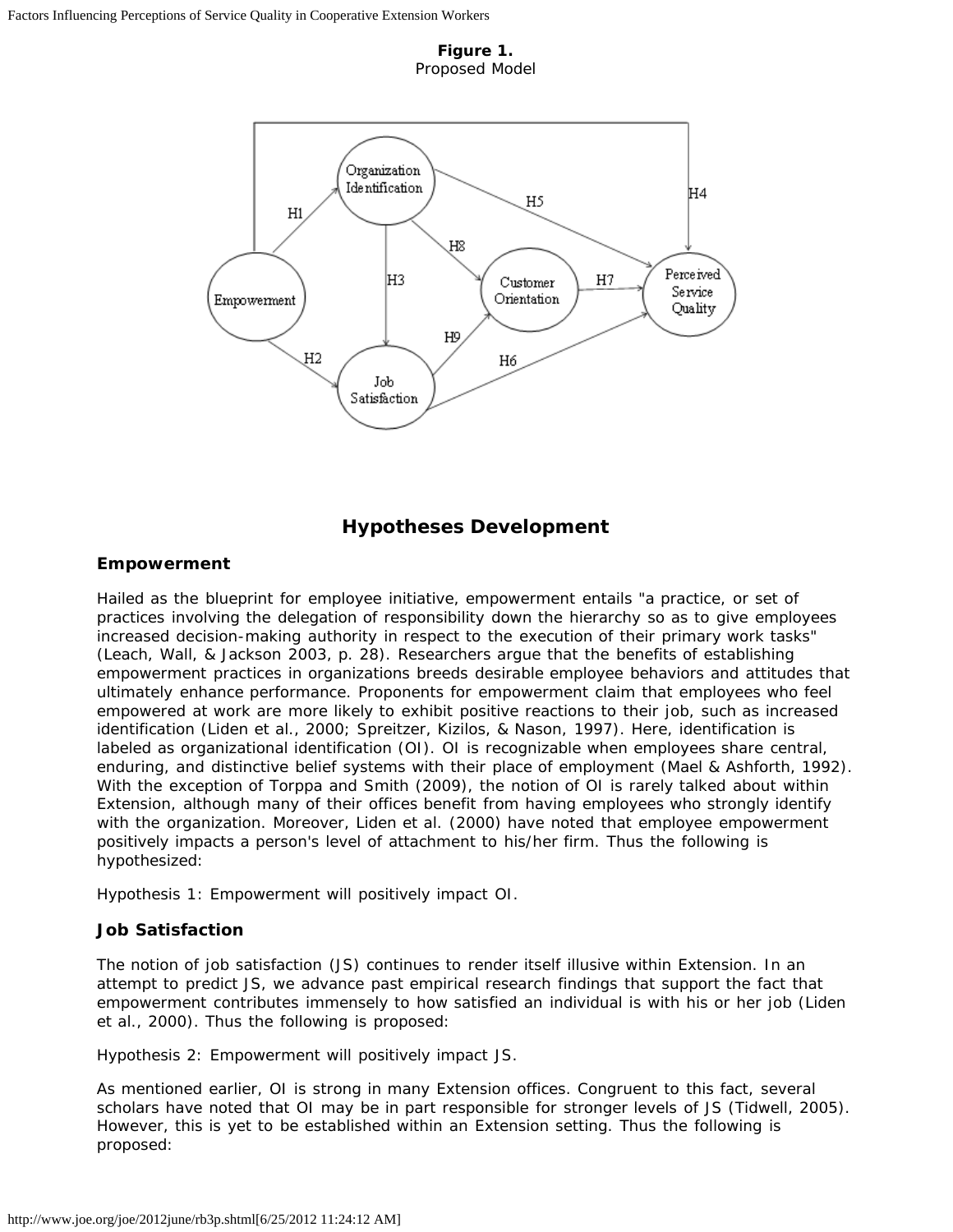*Hypothesis 3:* OI will positively impact JS*.*

#### **Employee Perceived Service Quality**

Much of the literature on service quality comes from commercial-service settings. Notwithstanding, the notion of service quality through improved employee productivity has gained momentum among Extension professionals and Extension researchers (Terry & Israel, 2004). While researchers (Seibert et al., 2004) have explored productivity and other workrelated outcomes, a deeper understanding of the relationship between empowerment and service quality is needed to build a stronger case for the implementation of an empowered workforce.

*Hypothesis 4*: Empowerment will positively impact perceived service quality.

A growing body of research suggests that individuals with strong OI will display positive dispositions that indicate good service. Although there are positive findings within for-profit settings (Bell & Menguc, 2002), data are lacking that have examined this relationship within an Extension-based setting.

*Hypothesis 5:* OI will positively impact perceived service quality.

The linkage of service quality, though not entirely novel, has mainly been tested from the customer's point of view in both for-profit settings (Hartline & Ferrell, 1996) and Extension environments (Terry & Israel, 2004). Given previous research, it is believed that Extension employees with higher levels of JS will put forth more efforts in providing quality service.

*Hypothesis 6:* JS will positively impact perceived service quality

#### **Customer Orientation**

The growing popularity of customer orientation (CO) is gradually finding its way into CES. CO refers to "employee's behaviors that are geared toward satisfying customers' needs adequately" (Stock and Hoyer, 2005, p. 536). Due to past empirical support that positive orientation towards customers improves organizational performance (Gounaris, Stathakopoulos, & Athanassopoulos, 2003); one would expect that increases in CO would also positively affect service quality.

*Hypothesis 7:* CO will positively impact perceived service quality in Extension settings.

Though some evidence in the literature demonstrates that culturally driven organizational processes/activities push for the development of an effective customer-oriented culture and, in many cases, market-oriented workforce, much remains unknown about this relationship within CES. Thus the following is proposed:

*Hypothesis 8:* OI will positively impact employee CO*.*

Next, we theorize that JS is positively associated to CO among Extension professionals. Based on previous scholarly findings suggesting that satisfied employees are more driven to meet client needs (Hoffman & Ingram, 1992), we examine the following hypothesis:

*Hypothesis 9:* JS will positively impact employee CO*.*

# **Methodology**

#### **Sample**

Empirical analysis for the research described was conducted using data from employees working for a Midwestern Extension system. A total of 1,015 Extension professionals, support staff, and local administrators working in 92 counties within the state received the survey invitation to participate in the research, and 319 of them were completed. After listwise deletion, 283 respondents were left. The average age of a typical employee was 49 years. Seventy-two percent of those surveyed were female, 27% were male, and 1% were undisclosed. Respondents were mostly Caucasian (98%) and married (75%), while over 63% of them held a post-graduate degree. During data collection, employees were explicitly asked to provide the title of their positions. Though this list is not exhaustive, several of those surveyed held the following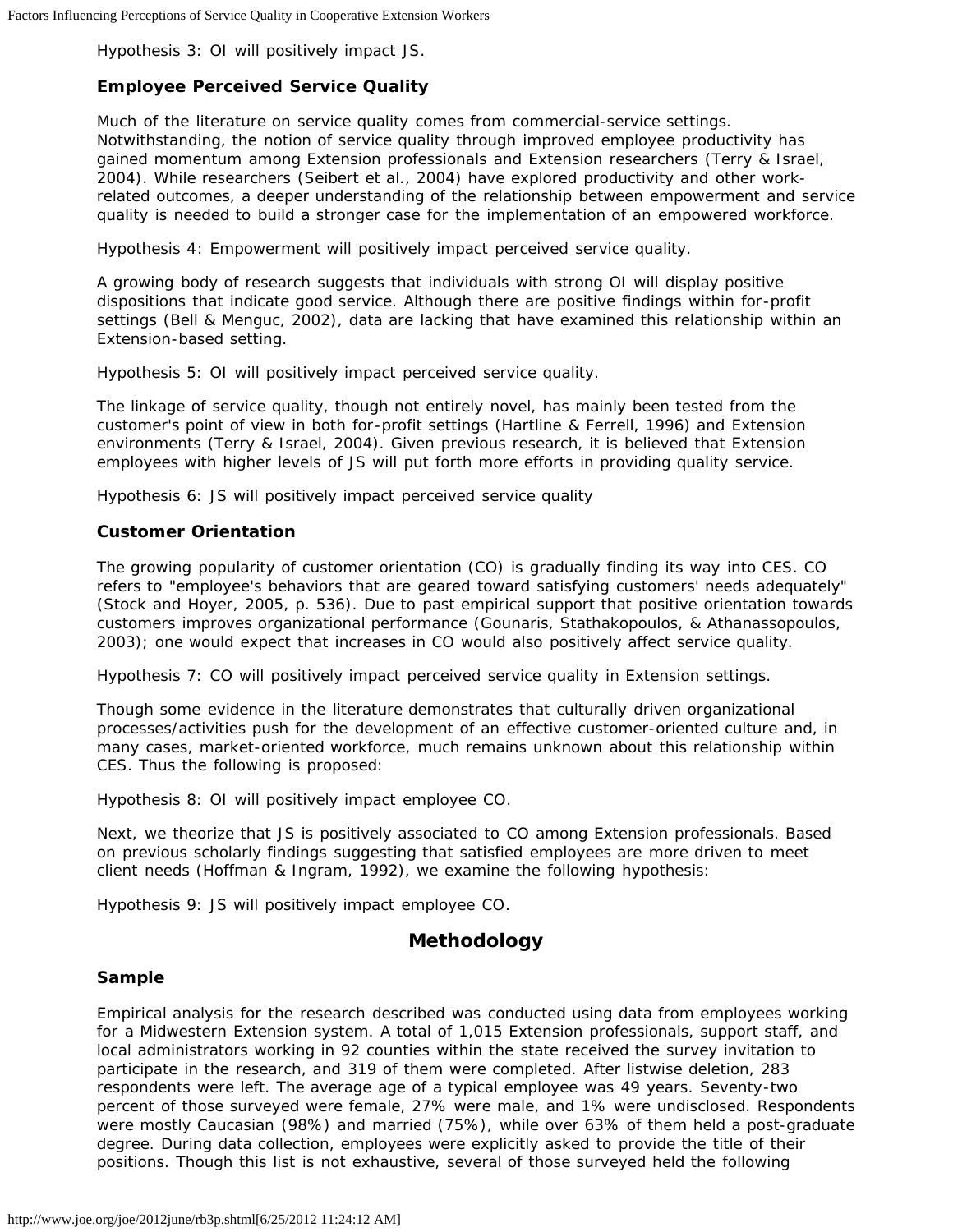positions: Extension educator, lab director, Web application developer, county Extension director, Extension specialist, marketing manager, district director, water quality analyst, program manager and professional agronomist.

#### **Instruments**

All the instruments used in the research presented here were drawn from previously established scales. Empowerment was measured using Hartline and Ferrells' (1996) four-item scale. A sample question asked participants to respond to the following: *My supervisor allows me to use my own judgment in solving problems.* OI was measured using the Mael and Ashforth (1992) scale, and a sample item reads: *This organization successes are my successes*. JS was operationalized using Quinn and Shepard's (1974) index. One of the questions asked reads as follows: *All in all, I am very satisfied with my current job*. CO was measured using seven items (Korschun, 2008). One of the seven questions asked participants to respond to the following: *Every customer's problem is important to me*. Perceived service quality was measured using a scale by Bitner and Hubbert (1994). A sample item reads as follows: *Based on everything you know about the organization, rate the overall quality of this organization*.

#### **Control Variables**

Additional variables were introduced to control for alternative result explanations and improve internal validity. The first variable introduced was organizational prestige, while the second was remuneration. Organizational prestige was measured using a subset of Mael's (1988) eight-item scale. A sample question asked participants to respond to the following: *It is considered prestigious in the community to be an employee of this organization*. Remuneration was introduced as an antecedent of JS and assessed using three items drawn from the Matzler, Fuchs, and Schubert (2004) scale and one item from Gounaris (2008) scale. A sample item reads as follows: *My income and the annual increases are much related to those of other people with similar qualifications working in this or any other industry*.

#### **Analytic Approach**

The confirmatory and structural model was analyzed using AMOS 17.0. Structural equation modeling (SEM) was employed to test the hypothesized relationships. SEM is a statistical method that takes a confirmatory approach to analyze models grounded in theoretical justification. Given the hypotheses testing structure of the research presented here, SEM was considered the more appropriate means for data analysis. Fit indices as prescribed by Hu and Bentler (1999) were used to examine model fit. A value greater than 0.90 for confirmatory fit index (CFI) indicated a satisfactory model fit. While a value of 0.08 or less for root mean square error of approximation (RMSEA) further suggested adequate model fit.

## **Results**

#### **Measurement and Structural Model Assessment**

Results from the measurement model show adequate fit ( $\chi^2$  of 615.661, degrees of freedom (df) of 242, CFI of .917 and RMSEA of .072). Results from the structural model as displayed in Table 1 also reveals acceptable fit ( $\chi^2$  = 928.300, df = 420, p = 0.000, CFI = .905, RSMEA = .066). The positive impact of empowerment on OI as proposed in hypothesis 1 was supported at the .05 level. In support of hypothesis 2, the findings reveal that empowerment was significantly related to JS (p < .05). Supporting hypothesis 3, OI positively and significantly predicted JS (p < .05). Empowerment was found to positively affect service quality, in support of hypothesis 4  $(p < .05)$ .

| <b>Paths</b>                 | <b>Model</b>    | <b>Findings</b> |
|------------------------------|-----------------|-----------------|
| Empowerment $\rightarrow$ OI | $.19(3.06)^{C}$ | Supported       |
|                              |                 |                 |

**Table 1.** Standardized Regression Weight and t-values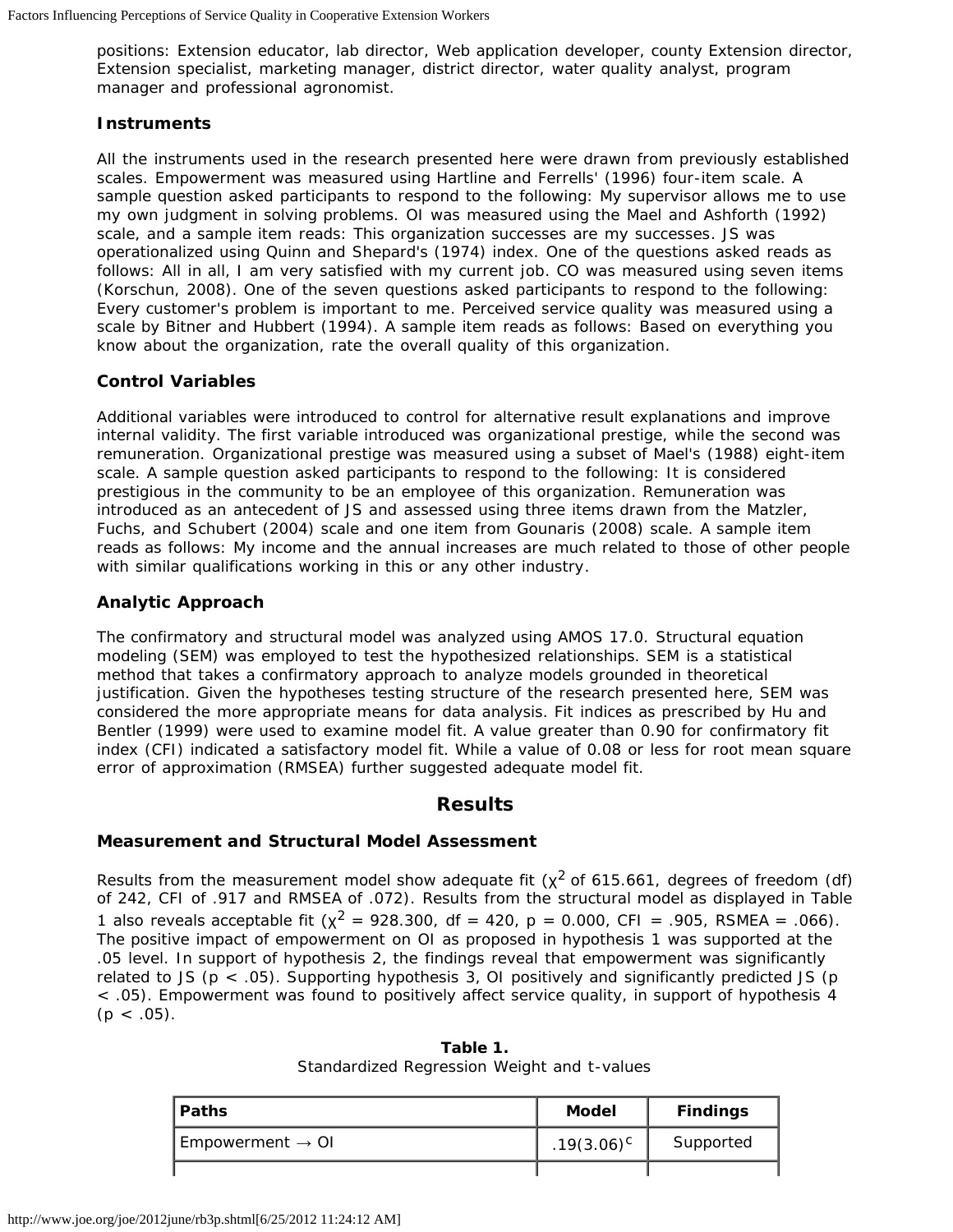| Empowerment $\rightarrow$ JS                                                                          | $.25(4.20)^{C}$   | Supported     |  |
|-------------------------------------------------------------------------------------------------------|-------------------|---------------|--|
| $OI \rightarrow JS$                                                                                   | $.34(5.67)^{c}$   | Supported     |  |
| Empowerment $\rightarrow$ Perceived Service Quality                                                   | $.19(3.27)^{b}$   | Supported     |  |
| $OI \rightarrow$ Perceived Service Quality                                                            | $.28(4.09)^{C}$   | Supported     |  |
| $JS \rightarrow$ Perceived Service Quality                                                            | $.25(3.78)^{c}$   | Supported     |  |
| $CO \rightarrow$ Perceived Service Quality                                                            | $.29(4.73)^{c}$   | Supported     |  |
| $OI \rightarrow CO$                                                                                   | $.36(4.46)^{c}$   | Supported     |  |
| $JS \rightarrow CO$                                                                                   | $.09(1.25)^{n.s}$ | Not Supported |  |
| <b>Control Variables</b>                                                                              |                   |               |  |
| Organizational Prestige $\rightarrow$ OI                                                              | $.44(6.06)^{c}$   |               |  |
| Remuneration $\rightarrow$ JS                                                                         | $.31(5.05)^{c}$   |               |  |
| <sup>b</sup> significant at the 0.01 level<br>c significant at the 0.001 level<br>n.s not significant |                   |               |  |

In addition to empowerment, OI (H<sub>5</sub>), JS (H<sub>6</sub>) and CO (H<sub>7</sub>) were tested as antecedents of perceived service quality. Results found that OI, JS, and CO significantly predicted perceived service quality at the .05 level, which supports all three hypotheses. The research findings reveal that OI significantly and positively affects CO, in support of hypothesis 8. Next, the analysis fails to support a causal relationship between JS and CO ( $p > .05$ ).

## **Discussion and Implications**

The results show that actions tailored to improve service quality within the surveyed Extension offices should involve premeditated efforts to empower employees, enhance JS, increase employee-Extension office identification, and cultivate CO. Particularly, initial implementation of empowerment practices may help to uniformly attain full-fledged service productivity with the sole intention of ensuring quality service delivery. In the following section, we broaden our discussion by suggesting practical implications that have emerged from the findings, but it should be noted that the findings are narrowly restricted to the sampling pool.

• First, the results show that Extension service quality can be considerably improved when Extension professionals exhibit a culture of empowerment.

The results provide evidence to show that a necessary factor required in building a better Extension professional and better Extension services involves the implementation of an empowered workforce. While there are several methods available to aid the process of empowerment, we advocate the initiative involving greater workplace autonomy and selfinvolvement from Extension professionals. Building an environment where all employees have the ability to make relevant decisions concerning the work they do reflects a level of strategic control over ones job. As the study's results show, when a person has control over his or her job, it heightens JS and eventually enhances work productivity. For example, in the case of Extension professionals in college departments, if educators were provided wider latitude to organize programs they themselves deem necessary for the public's well-being without having to worry about their department heads or other faculty members second-guessing their every judgment call, then their JS and work productivity should increase.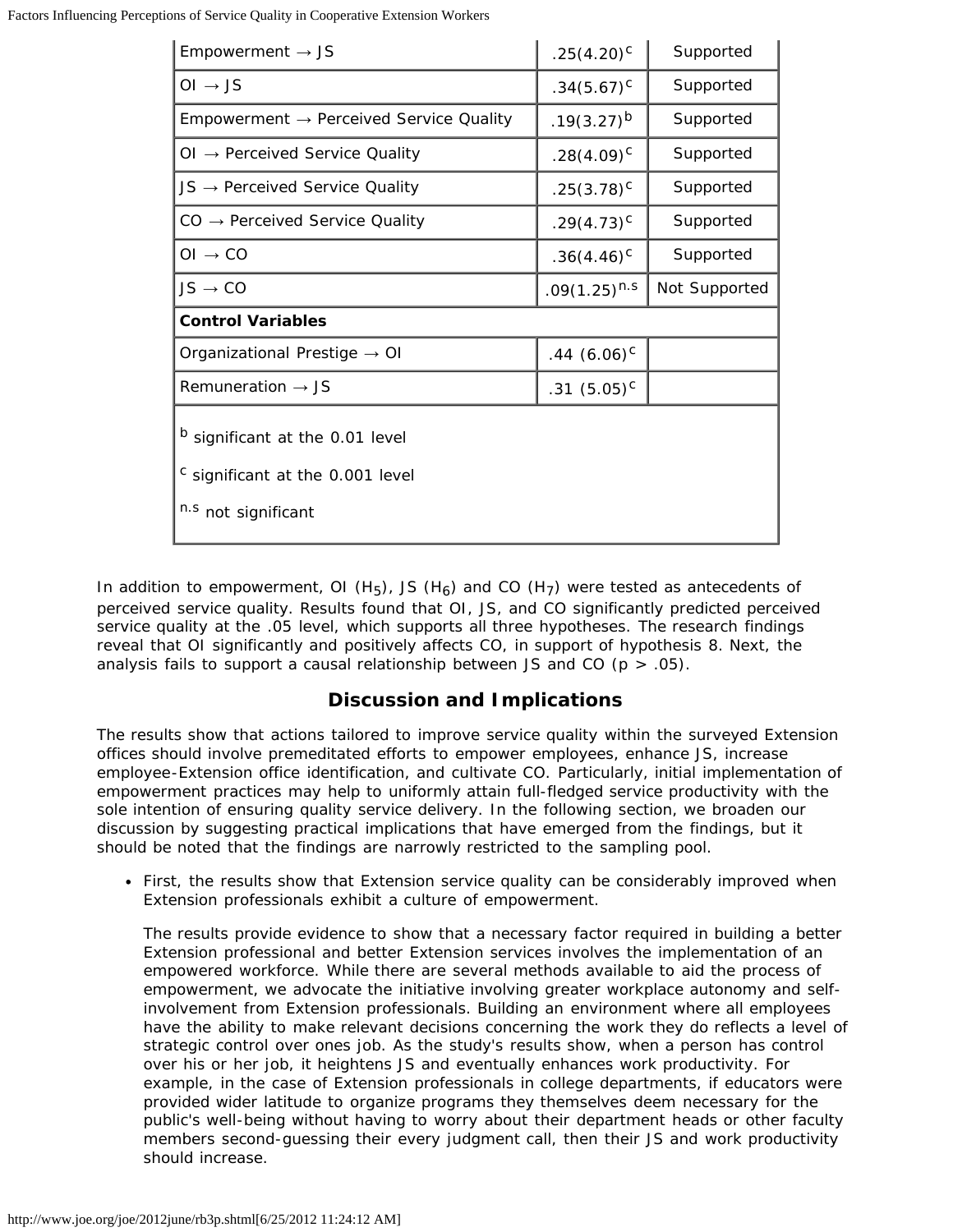• Second, the importance of OI as a means of enhancing service quality was found to be relevant in the model.

The question then becomes, how can OI be improved? Previous studies (Mael & Ashforth, 1992) have suggested that the enactment of congruent practices, objectives, and value systems salient to all Extension employees' regardless of their affiliation to the university, local government, program areas, or college department will increase identification. Currently, Extension professionals vary in their classification of place of employment. Some consider the university to be their frame of organizational reference, while others classify their county government, program area, college department, and Extension system to be their frame of organizational reference. With all Extension employees identifying with various organizational sources, it may be difficult to enact congruent practices across the board. However, the alignment of practices across statewide Extension offices will help Extension professionals connect to Extension as a whole. The more Extension professionals form meaningful bonds and share commonalities with their local Extension offices, the greater their interest will be in providing quality services.

Third, the positive impact of CO on service quality introduces Extension to the competitive advantage customer-centricity provides.

Given the fundamental objective of Extension as a research-based public service provider, it is essential that Extension professionals understand how to ultimately meet the needs of those they serve. Extension offices looking to adopt a customer-oriented approach will be better served by hiring employees who hold similar views with the changing portfolio of Extension. A recommendation for how this can be accomplished may involve the creation of questions that assess an applicant's level of CO during the initial interview stages. This will ensure that before a person takes on the role of Extension professional, he or she already possesses a customer service mindset. For current Extension professionals, Extension offices may consider embarking on periodic training programs and development seminars targeted at teaching administrators, support staff, and educators about best practices used in ensuring customer satisfaction.

Fourth, the study reports that Extension will greatly benefit from ensuring JS.

Again, the human resource practice of employee empowerment was found to strongly affect JS. This shows that providing employees with the necessary support to perform their task will enhance JS, consequently improving employee productivity. Overall, the findings conclude that increased service quality in Extension offices is dependent on both employee and organizational actions. For application purposes, we highlight the obligation that directors possess in supporting their staff by being responsive to their work-related desires such as greater work involvement and decision making capabilities.

# **Limitation and Conclusion**

One of the major limitations of the research findings pertains to the use of cross-sectional data from one particular Extension system. This shows a very narrow sampling pool that minimizes the generalizability of our findings to other Extension offices and limits our ability to make inferences concerning other Extension systems. Although the research findings can be transplanted to other Extension offices, caution must be taken in the execution phase to ensure that the maximum outcome of increased productivity is achieved. In the future, researchers are encouraged to embark on multi-state studies where collaborative efforts with other personnel are solicited to strengthen the currently tested model. In closing, we conclude that improved Extension employee performance as it relates to service quality is attainable as a direct function of OI, CO, JS, and empowerment.

## **References**

Bell, S. J., & Menguc, B. (2002). The employee-organization relationship, organizational citizenship behaviors, and superior service quality. *Journal of Retailing*, 78, 131-146.

Bitner, M. J., & Hubbert, A. R. (1994). Encounter satisfaction vs. overall satisfaction vs. quality: The customer's voice. In R. T. Rust & R. L. Oliver (Eds.), *Service quality: New directions in*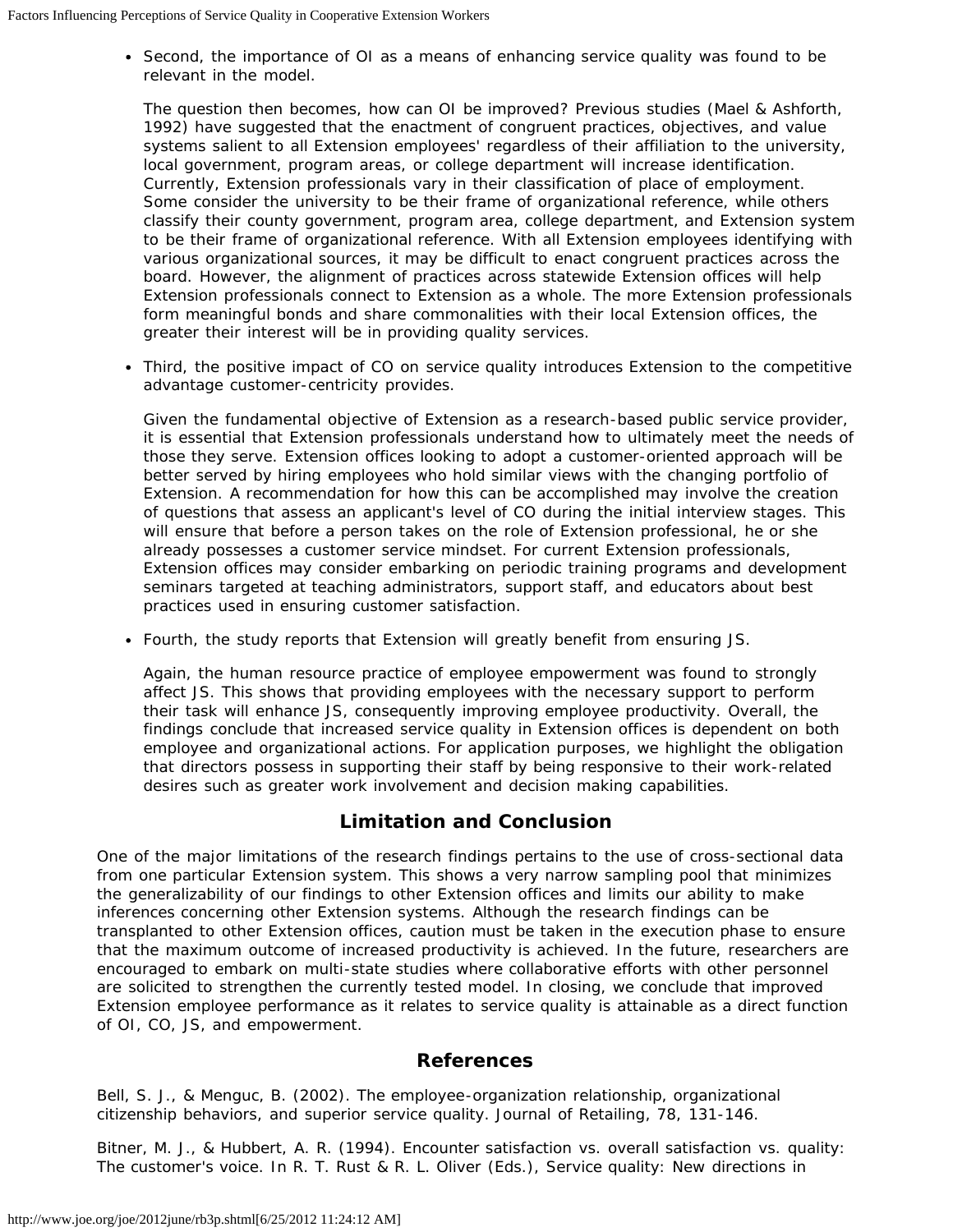*theory and practice* (pp. 72-94). Thousand Oaks, CA: Sage Publications.

Galindo-Gonzalez, S., & Israel, G. D. (2010). The influence of type of contact with Extension on client satisfaction. *Journal of Extension* [On-line], 48 (1), Article1FEA4. Available at: <http://www.joe.org/joe/2010february/a4.php>

Gounaris, S. (2008). Antecedents of internal marketing practice: Some preliminary empirical evidence. *International Journal of Service Industry Management*, 19 (3), 400-434.

Gounaris, S. P., Stathakopoulos, V., & Athanassopoulos, A. D. (2003). Antecedents to perceived service quality: An exploratory study in the banking industry. *International Journal of Bank Marketing*, *21*(4/5), 168-190.

Hartline, M. D., & Ferrell, O. C. (1996). The management of customer-contact service employees: An empirical investigation. *Journal of Marketing*, 60(4), 52-70.

Hoffman, D. K., & Ingram, T. N. (1992). Service provider job satisfaction and customer oriented performance. *Journal of Service Marketing,* 6(2) 68-78.

Hu, L., & Bentler, P. M. (1999). Cutoff criteria for fit indexes in covariance structure analysis: Conventional criteria versus new alternatives. *Structural Equation Modeling*, 6(1), 1-55.

Joint Task Force on Managing the Changing Portfolio of the CES. (2006). *Joint task force on managing a changing portfolio: Final report, January 2006*. Retrieved from: <http://www.aplu.org/NetCommunity/Document.Doc?id=427>

Korschun, D. (2008). *When and how corporate social responsibility makes a company's frontline employees customer oriented*. PhD thesis: Boston University.

Leach, D. J., Wall, T. D., & Jackson, P. R. (2003). The effect of empowerment on job knowledge: An empirical test involving operators of complex technology. *Journal of Occupational and Organizational Psychology*, 76, 27-52.

Liden, R. C., Wayne, S. J., & Sparrowe, R. T. (2000). An examination of the mediating role of psychological empowerment on the relations between the job interpersonal relationships, and work outcomes. *Journal of Applied Psychology*, 85 (3), 407-416.

Mael, F. (1988). *Organizational identification: Construct redefinition and a field application with organizational alumni*. PhD thesis: Wayne State University.

Mael, F., & Ashforth, B. E. (1992). Alumni and their alma mater: A partial test of the reformulated model of organizational identification. *Journal of Organizational Behavior*, 13, 103- 123.

Matzler, K., Fuchs, M., & Schubert, A. K. (2004). Employee satisfaction: Does Kano's model apply. *Total Quality Management*, 15 (9-10), 1179-1198.

Quinn, R. P., & Shepard, L. J. (1974). *The 1972-73 quality of employment survey*. Ann Arbor: Survey Research Center, Institute for Social Research, University of Michigan.

Seibert, S. E., Silver, S. R., & Randolph, W. A. (2004). Taking empowerment to the next level: A multiple-level model of empowerment performance and satisfaction. *Academy of Management Journal*, 47 (3), 332-349.

Spreitzer, G. M., Kizilos, M. A., & Nason, S. W. (1997). A dimensional analysis of the relationship between psychological empowerment and effectiveness, satisfaction, and strain. *Journal of Management*, 23 (5), 679-704.

Stock R. M., & Hoyer, W. D. (2005). An attitude-behavior model of salespeople's customer orientation. *Journal of Academy of Marketing Science*, 33 (4), 536-552.

Terry, B. D., & Israel, G. D. (2004). Agent performance and customer satisfaction. *Journal of Extension* [On-line], 42 (6), Article 6FEA4. Available at: <http://www.joe.org/joe/2004december/a4.php>